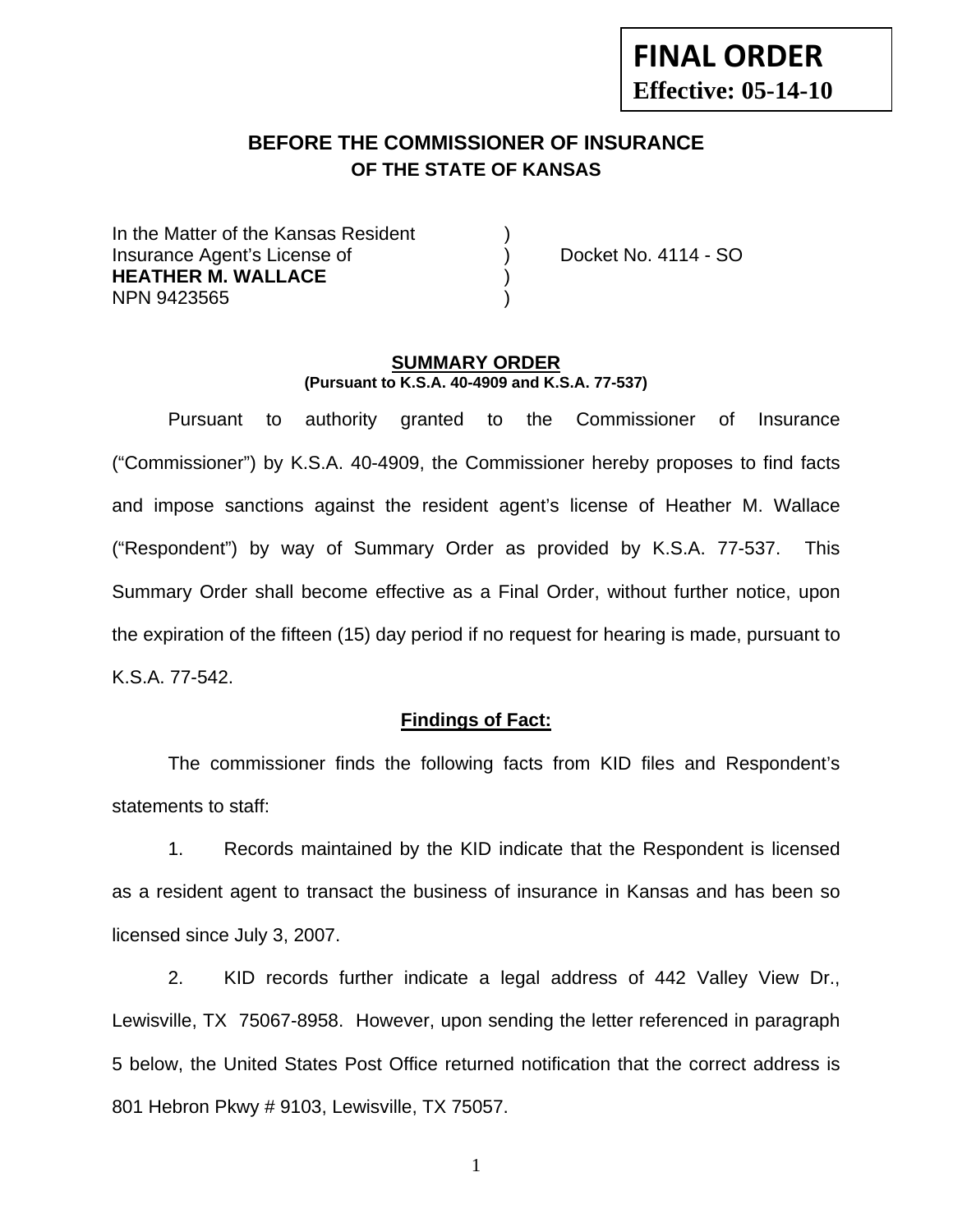3. On January 16, 2009, KID learned that Respondent moved from Kansas to Texas. On April 17, 2009 and June 19, 2009, Ms. Karen Evans of the KID Producer Division wrote electronic mail messages requesting the Respondent notify KID that she has become a Texas resident agent and desires a Kansas nonresident license.

 4. Mr. Dave McKee, Director of the KID Producer's Division wrote to Respondent on October 22, 2009 asking Respondent to show proof of a Texas resident license. Respondent has failed to respond to the inquiries to KID.

 5. On March 16, 2010, the undersigned Staff Attorney wrote to Respondent about the above averments. The letter was not returned and Respondent has not replied to the inquiry. However, the address change referred to in paragraph 2 above was received.

#### **Applicable Law**

6. K.S.A. 40-4909(a) provides, in relevant part:

"The commissioner may deny, suspend, revoke or refuse renewal of any license issued under this act if the commissioner finds that the applicant or license holder has:

- (2) Violated:
	- (A) Any provision of chapter 40 of the Kansas Statutes Annotated, and amendments thereto, or any rule and regulation promulgated hereunder ."

 7. The Commissioner may revoke any license issued under the Insurance Agents Licensing Act if the Commissioner finds that the interests of the insurer or the insurable interests of the public are not properly served under such license. K.S.A. 40- 4909(b).

 8. K.S.A. 40-4906(c)(1) requires a producer must provide certification from a new resident state.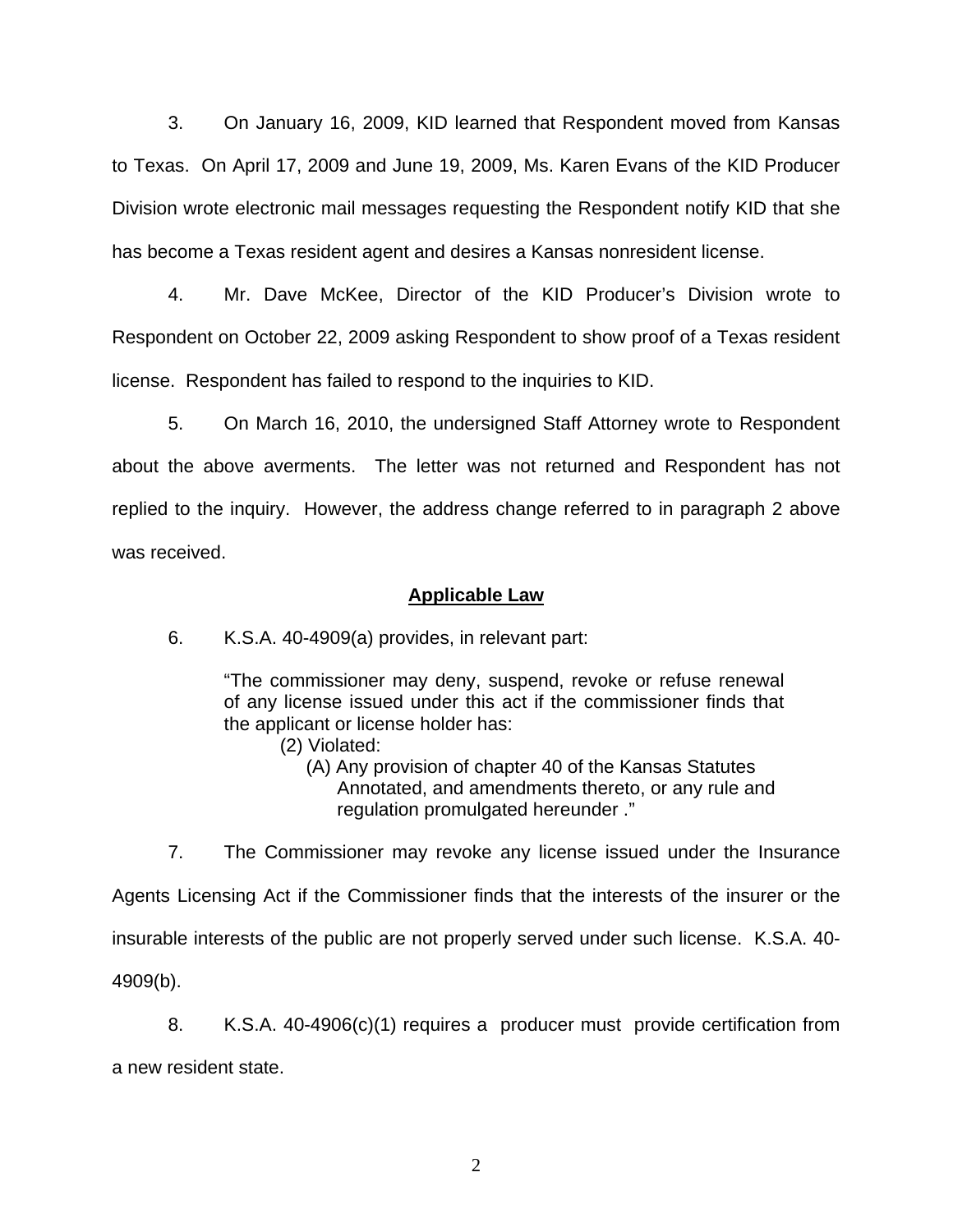9. K.S.A. 40-2,125(b) requires a producer to respond to any proper inquiry of the Commissioner.

#### **Conclusions of Law**

 10. The Commissioner has jurisdiction over Respondent as well as the subject matter of this proceeding, and such proceeding is held in the public interest. The Commissioner finds, based on the facts contained in paragraphs 3 and 4, that Respondent has demonstrated incompetence, untrustworthiness, or financial irresponsibility in the conduct of business.

 11. Based on the Respondent's failure to respond to numerous inquiries as to Respondent's resident certification, the Commissioner concludes that sufficient grounds exist for the revocation of Respondent's insurance agent's license pursuant to K.S.A. 40-4909(b) because such license is not properly serving the interests of the insurer and the insurable interests of the public.

 12. Based on the facts and circumstances set forth herein, it appears that the use of summary proceedings in this matter is appropriate, in accordance with the provisions set forth in K.S.A. 77-537(a), in that the use of summary proceedings does not violate any provision of the law and the protection of the public interest does not require the KID to give notice and opportunity to participate to persons other than Heather M. Wallace.

**IT IS THEREFORE ORDERED BY THE COMMISSIONER OF INSURANCE THAT** the Kansas resident insurance agent's license of Heather M. Wallace is hereby **REVOKED. It is further ordered,** that Heather M. Wallace shall **CEASE and DESIST** from the sale, solicitation, or negotiation of insurance and/or receiving compensation deriving from the

3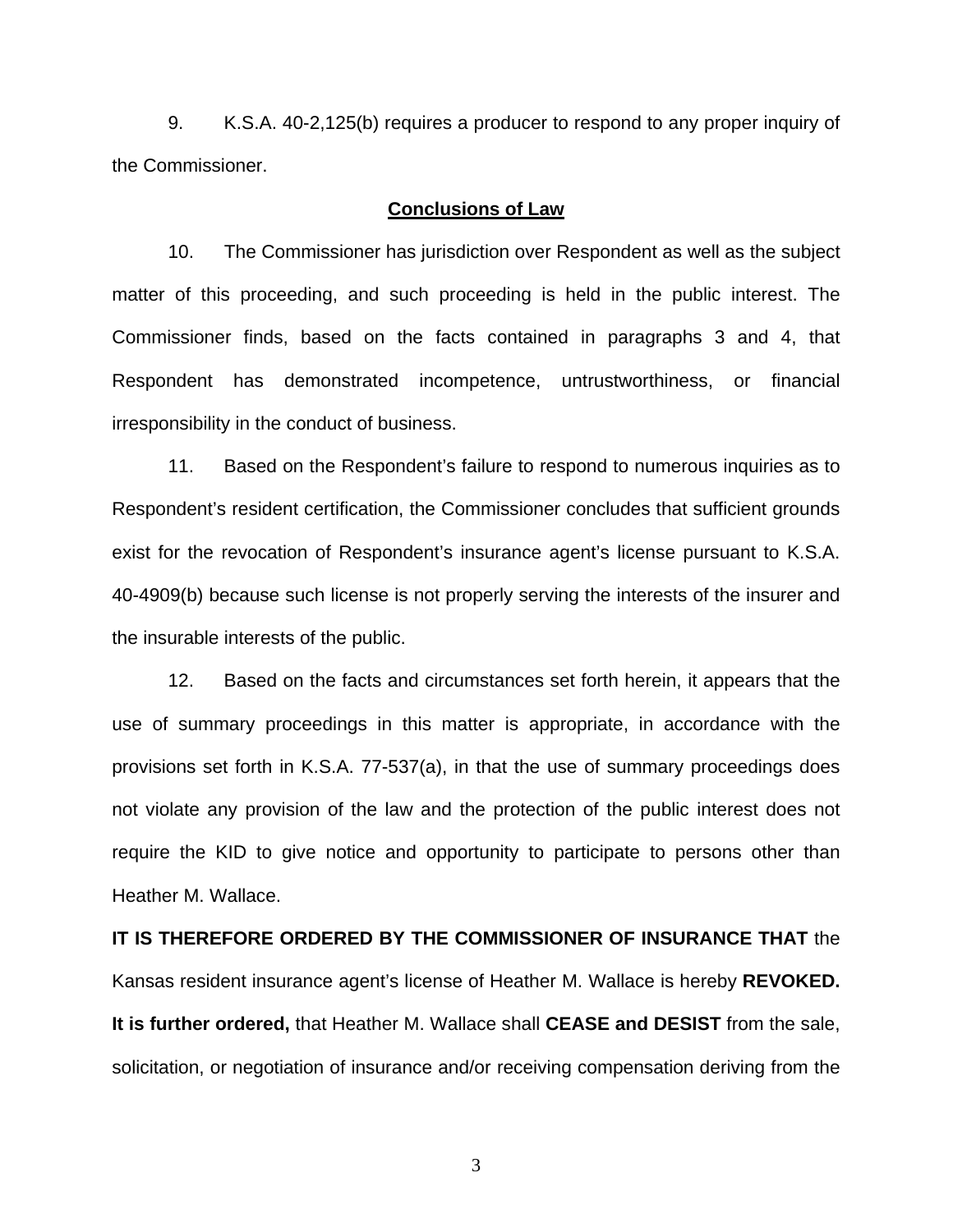sale, solicitation, or negotiation of insurance conducted after the effective date of this order.

### **NOTICE OF RIGHTS**

(Pursuant to K.S.A. 77-542)

Heather M. Wallace is entitled to a hearing pursuant to K.S.A. 77-537 and K.S.A. 77-542, the Kansas Administrative Procedure Act. If Respondent desires a hearing, she must file a written request for a hearing with:

 John W. Campbell, General Counsel Kansas Insurance Department 420 S.W. 9<sup>th</sup> Street Topeka, Kansas 66612

This request must be filed within fifteen (15) days from the date of service of this Order. If Respondent requests a hearing, the Kansas Insurance Department will notify her of the time and place of the hearing and information on procedures, right of representation, and other rights of parties relating to the conduct of the hearing, before commencement of the same.

If a hearing is not requested in the time and manner stated above, this Summary Order shall become effective as a Final Order upon the expiration of time for requesting a hearing, pursuant to K.S.A. 77-613. In the event Respondent files a Petition for Judicial Review, pursuant to K.S.A. §77-613(e), the agency officer to be served on behalf of the Kansas Insurance Department is:

 John W. Campbell, General Counsel Kansas Insurance Department 420 S.W. 9<sup>th</sup> Street Topeka, Kansas 66612